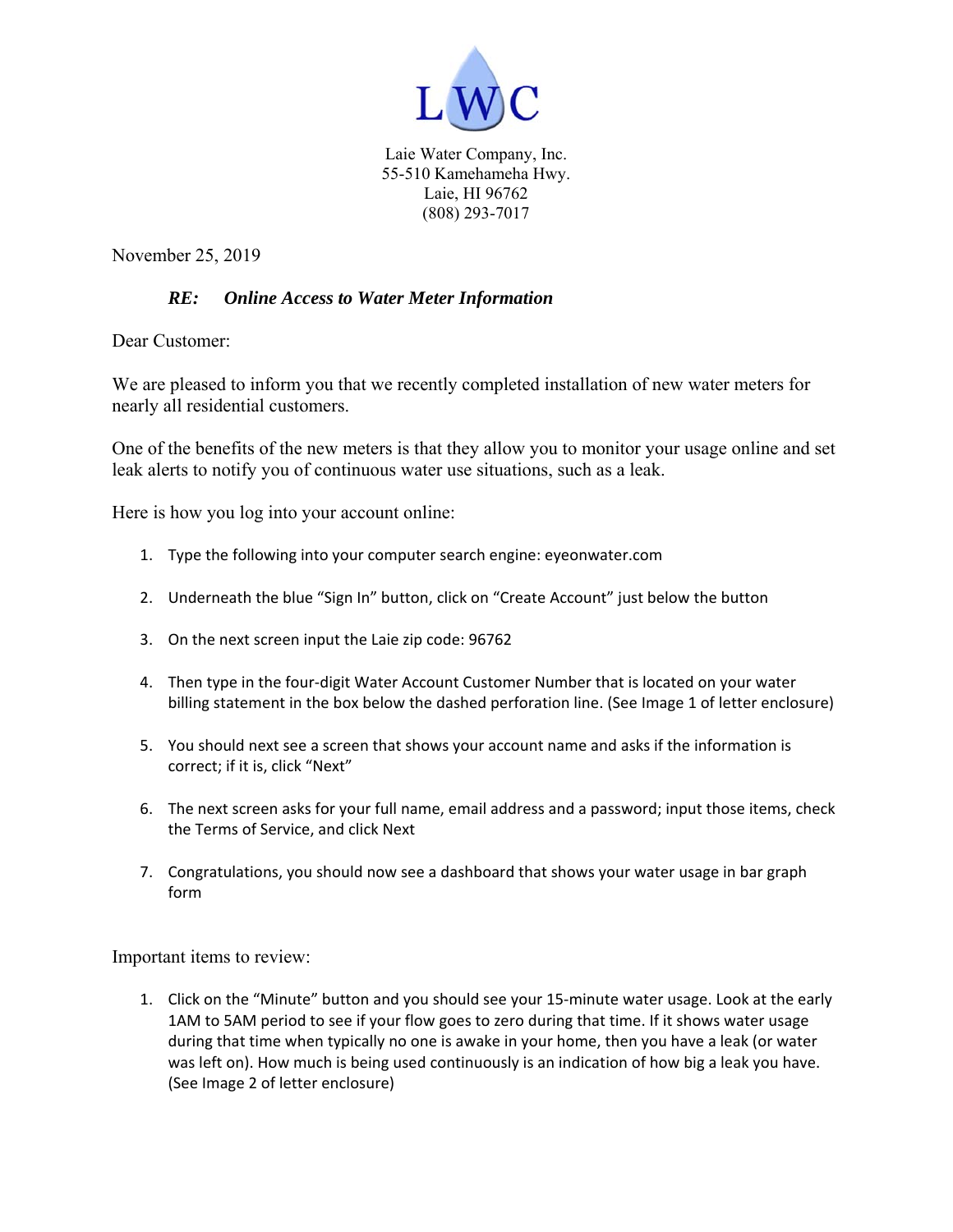- 2. Next set your leak alert by clicking on "Set Leak Alert" in the blue button on the upper left-hand corner of the screen. (See Image 3 of letter enclosure)
	- a. It will ask for the "expected flow type for this meter" -- select "Intermittent Flow", meaning that you expect that your flow will be zero at some times during the day or night.
	- b. Then it will ask for an "hourly flow exceeds" amount, this is the minimum amount of continuous flow that you want the program to alert you about (note: you could input any number here, starting with "1" gallon per hour – a good recommended starting point). Click the next arrow in the lower righthand corner.
	- c. Next it will ask for your notification email address. You can also input additional email notification addresses, and you may opt for text messages to your phone.

You can download "eyeonwater" at your App Store to view your usage information on your cell phone by logging into your account. Note that while the information is the same, the formatting for the graphs on the cell phone App is slightly different than the computer desktop version.

Please contact us at 293-7017 should you have any questions or need assistance.

Sincerely,

Jeffrey Tyau Vice-President of Operations Laie Water Company